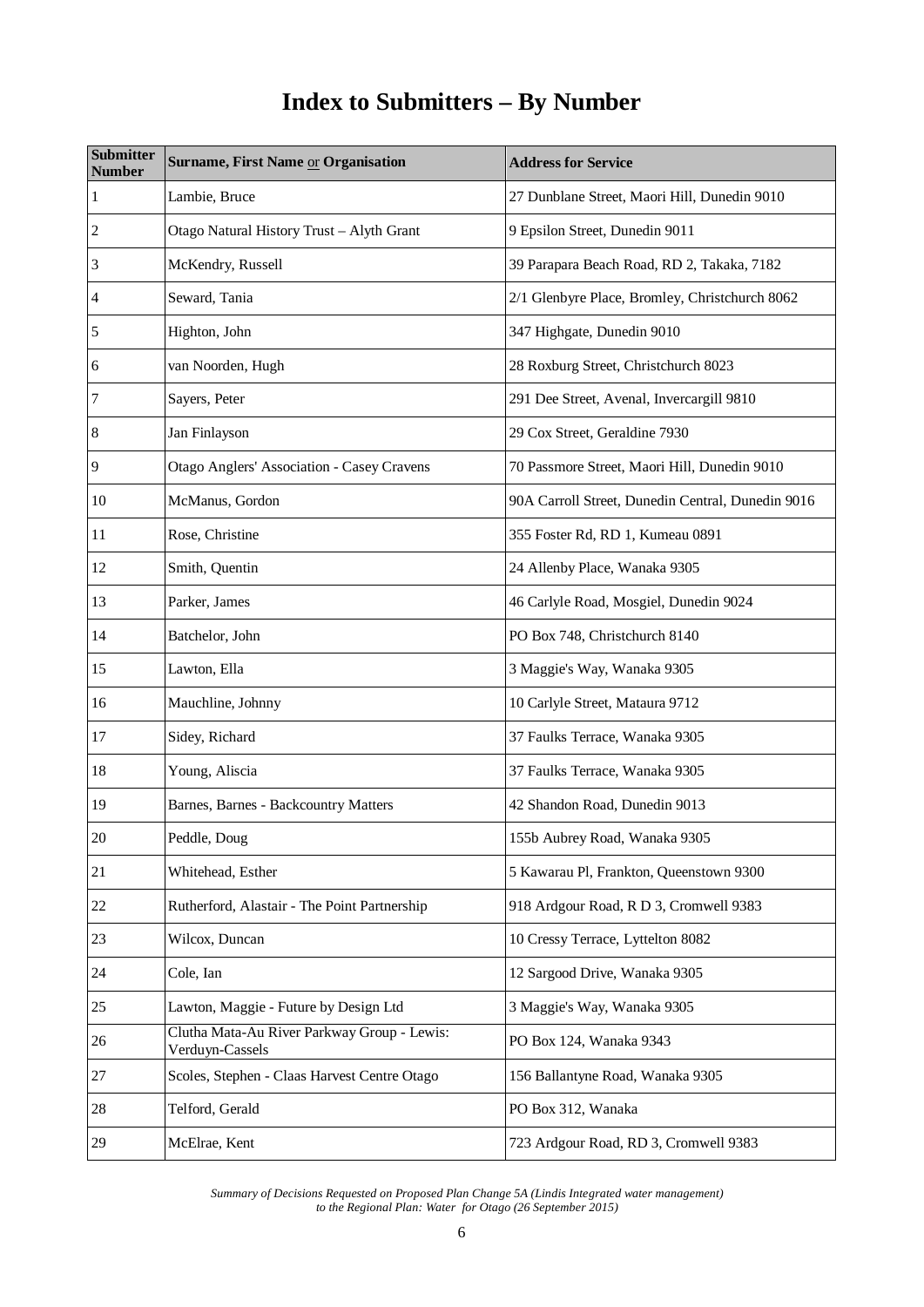| 30 | McElrae, Rebecca                                                           | 723 Ardgour Road, RD 3, Cromwell 9383                   |
|----|----------------------------------------------------------------------------|---------------------------------------------------------|
| 31 | Perriam, John - Bendigo Station                                            | 1460 Tarras-Cromwell Road, RD 3, Cromwell, 9383         |
| 32 | Spiers, Adam                                                               | PO Box 128, Wanaka 9305                                 |
| 33 | Davis, John                                                                | 32 Manuka Cres, Wanaka 9305                             |
| 34 | Cassells, Jay                                                              | 5 Brisbane Street, Queenstown 9300                      |
| 35 | Ainsley, Daryl - Ainsley Shearing Ltd                                      | PO Box 56, Cromwell 9510                                |
| 36 | Clutha Sports Fisheries Trust - Horrell, Aaron                             | PO Box 153, Cromwell 9191                               |
| 37 | Sole, Matthew                                                              | 1936A Omakau-Chatto Creek Road, RD 3, Alexandra<br>9393 |
| 38 | Parcell, Phillip - C/O Peter Dymock, Paterson Pitts<br>Group               | PO Box 84, Cromwell 9342                                |
| 39 | Rive, Jayne - Cloudy Peak Ltd                                              | 664 Ardgour Road, RD 3, Cromwell                        |
| 40 | Hocks, Fraser - Wakatipu Anglers Club                                      | Ap 21 - 130 Frankton Road, Queenstown 9300              |
| 41 | Lane, Mike - Wakatipu Anglers Club                                         | PO Box 81, Kingston 9748                                |
| 42 | Lucas, J.C.A - Sand Hills                                                  | 550 State Highway 6, RD 2, Wanaka 9382                  |
| 43 | Upper Clutha Angling Club - Rick Boyd                                      | 1 Baker Grove, Wanaka 9305                              |
| 44 | Lucas, S.J.C. - Timburn Station                                            | SH8 Tarras - Omarama Road, RD 3, Tarras 9347            |
| 45 | Chapman-Cohen, Rebecca & Angus - Lindis Downs Ltd PO Box 21, Tarras 9347   |                                                         |
| 46 | Jolly, Bruce                                                               | 135 Morris Road, RD 2, Wanaka 9382                      |
| 47 | Gibson, Robbie & William - Malvern Downs                                   | Tarras, RD 3, Cromwell 9191                             |
| 48 | Barlow, John & Marilyn                                                     | 509 Ballantyne Road, Wanaka                             |
| 49 | James, Gavin                                                               | 16A Montclare Avenue, Christchurch 8041                 |
| 50 | Environmental Defence Society Inc. - Madeleine<br>Cochrane Wright          | PO Box 91736, Victoria Street West, Auckland 1042       |
| 51 | Wrightson, Bryan                                                           | 17 The Terrace, Queenstown 9300                         |
| 52 | Jolly, Peter William - Kotiti                                              | Tarras, RD 3, Cromwell 9383                             |
| 53 | Davis, Tim - Longacre Station                                              | 222 Timburn Road, Tarras, Cromwell 9347                 |
| 54 | Fish and Game Council - Peter Wilson                                       | Private Bag 1954, Dunedin                               |
| 55 | Federated Farmers High Country - Bob Douglas                               | PO Box 665, Timaru 7940                                 |
| 56 | Lindis Catchment Group Inc. - C/O Sally Dicey,<br>McKeague Consultancy Ltd | PO Box 1320, Dunedin 9054                               |
| 57 | Federated Farmers of New Zealand - Kim Reilly                              | PO Box 5242, Dunedin 9054                               |
| 58 | Hayman, Michael & Felicity - Pukemara                                      | Tarras, RD 3, Cromwell 9383                             |
| 59 | Wilson, Justin & Tui                                                       | PO Box 25, Tarras 9347                                  |
| 60 | Lucas, Gordon - Nine Mile Pastoral Ltd                                     | PO Box 16, Tarras 9347                                  |
| 61 | Lucas, Lesley - Nine Mile Pastoral Ltd                                     | PO Box 16, Tarras 9347                                  |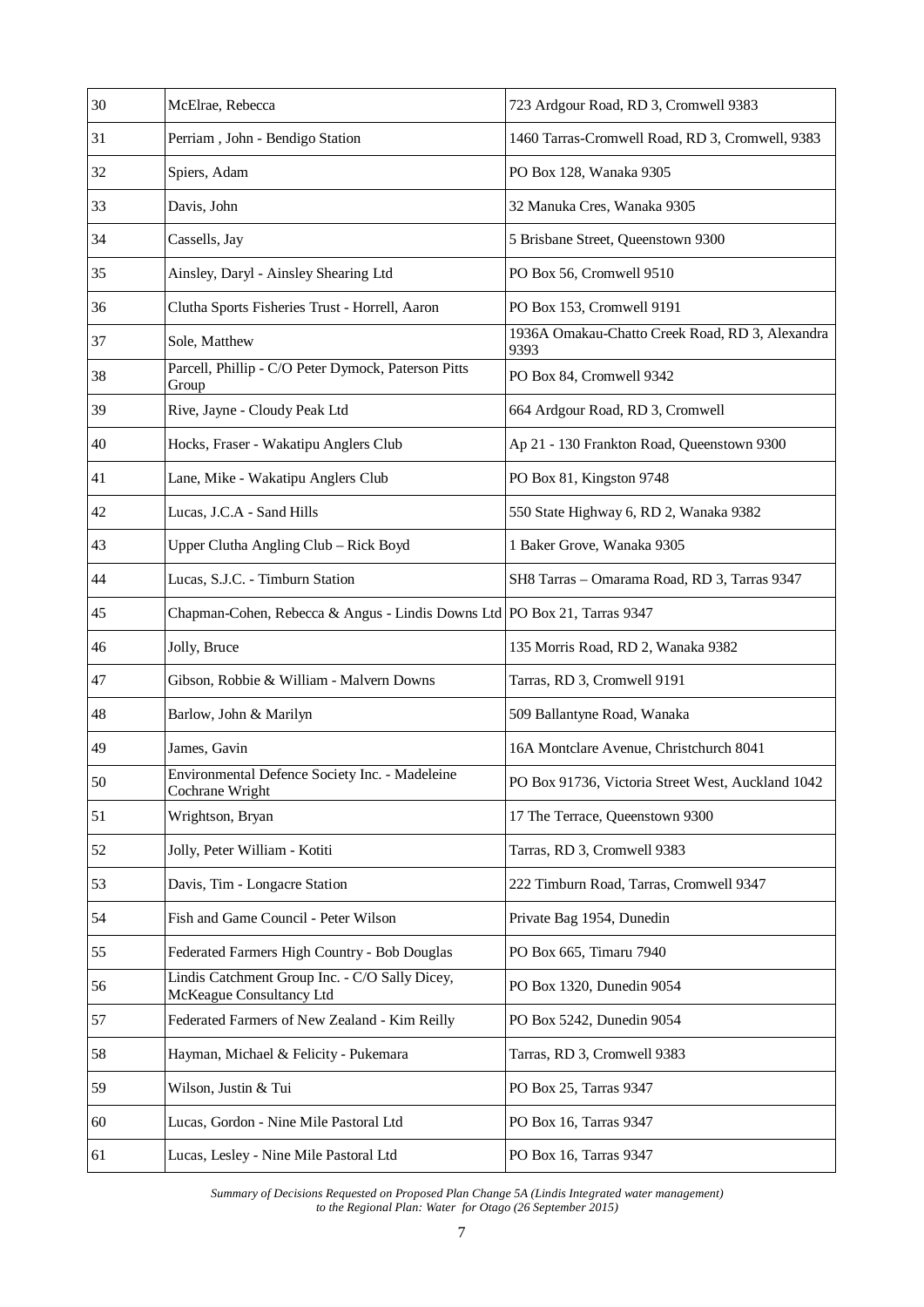| 62 | Wanaka Agricultural Contracting                                                                                                         | State Highway 6, RD 2, Wanaka                   |
|----|-----------------------------------------------------------------------------------------------------------------------------------------|-------------------------------------------------|
| 63 | New Zealand Professional Fishing Guides Association<br>Craig Smith                                                                      | PO Box 41, Fairlie 7949                         |
| 64 | Wallace, Donald                                                                                                                         | 23 McBride Street, Frankton, Queenstown 9300    |
| 65 | Royal Forest and Bird Protection Society of New<br>Zealand Inc. - Sue Maturin                                                           | PO Box 6230, Dunedin                            |
| 66 | Neilson, J. Murray                                                                                                                      | 22 Berwick Street, Woodside RD 1, Outram 9073   |
| 67 | Turner, Brian                                                                                                                           | 3363 Ida Valley-Omakau Road, Oturehua 9387      |
| 68 | Central Otago Environmental Society Inc. - D.G.<br>Shattky                                                                              | PO Box 10, Omakau 9377                          |
| 69 | Trevathan, Beau - Lindisvale                                                                                                            | 360 Ardgour Road, RD 3, Cromwell                |
| 70 | Department of Conservation - Geoff Deavoll                                                                                              | Private Bag 4715, Christchurch Mail Centre 8140 |
| 71 | McCall, Lynne                                                                                                                           | PO Box 24, Tarras 9347                          |
| 72 | McCaughan, Matthew - Geordie Hill Station Ltd                                                                                           | PO Box 32, Tarras 9347                          |
| 73 | Emmerson, R.S. & J - Forest Range Station                                                                                               | PO Box 9, Tarras 9347                           |
| 74 | Emmerson, David - Forest Range Station                                                                                                  | PO Box 3, Tarras 9347                           |
| 75 | McKenzie, Gregor                                                                                                                        | 54 Adamson Drive, Arrowtown 9302                |
| 76 | Contact Energy Ltd - Daniel Druce                                                                                                       | PO Box 25, Clyde                                |
| 77 | Te Rūnanga o Moeraki, Kāti Huirapa Rūnaka ki<br>Puketeraki, and Te Rūnanga o Ōtākou (collectively Kāi<br>Tahu) - C/O Tim Vial, KTKO Ltd | PO Box 446, Dunedin 9054                        |
| 78 | Marsh, Wayne & Billee                                                                                                                   | PO Box 20, Tarras 9347                          |
| 79 | Cooke T.J. - C/O Werner Murray, Landpro                                                                                                 | PO Box 302, Cromwell 9342                       |
| 80 | Lindis Irrigation Ltd - Bruce Jolly                                                                                                     | 135 Morris Road, RD 2, Wanaka 9382              |
| 81 | Cromwell Rod and Gun Club - Allan Campbell                                                                                              | 19 Murray Tce, Cromwell 9310                    |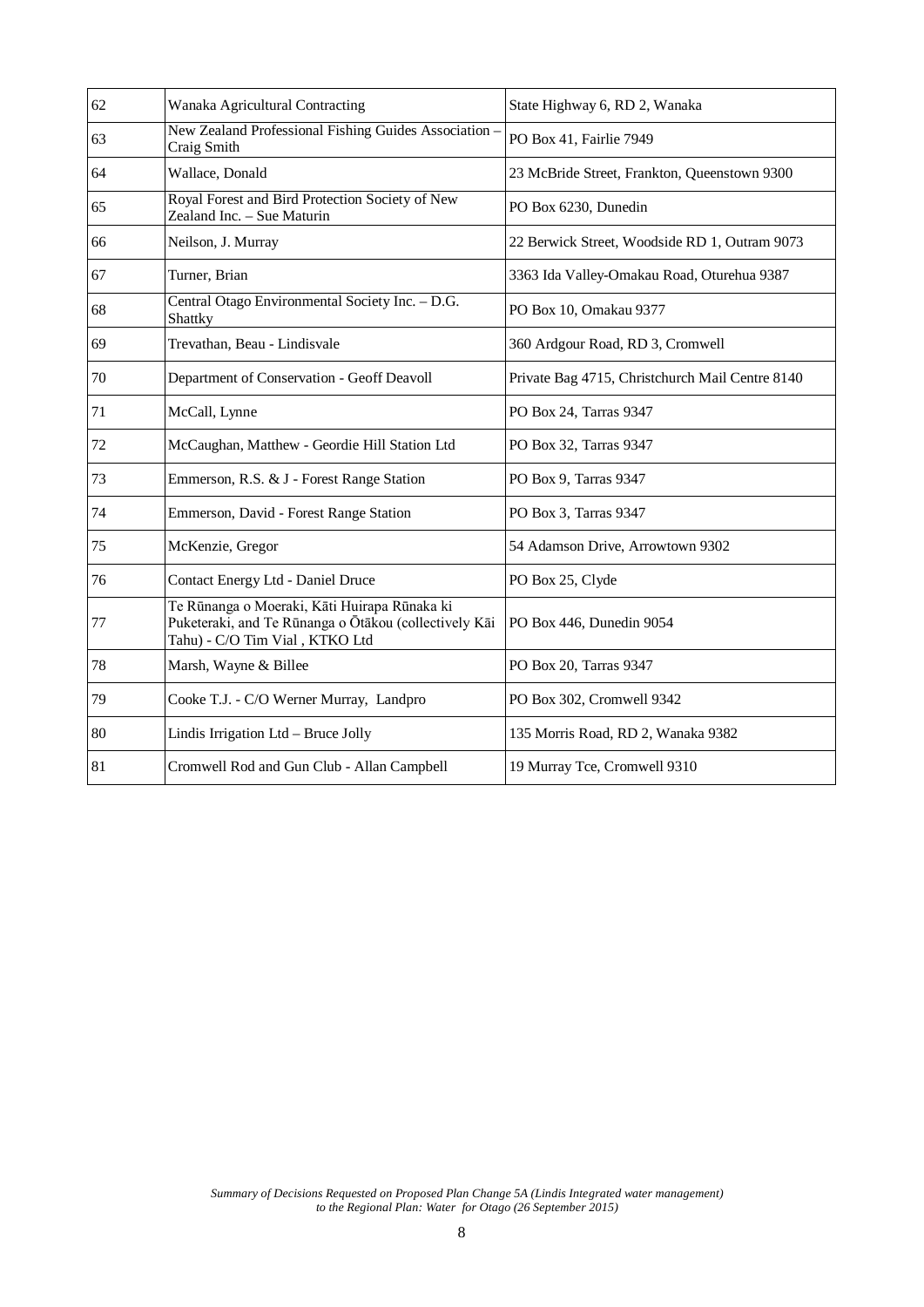## **Index to Submitters – By Name (alphabetically)**

| Surname, First Name or Organisation                               | <b>Address for Service</b>                           | <b>Submitter</b><br><b>Number</b> |
|-------------------------------------------------------------------|------------------------------------------------------|-----------------------------------|
| Ainsley, Daryl - Ainsley Shearing Ltd                             | PO Box 56, Cromwell 9510                             | 35                                |
| Barlow, John & Marilyn                                            | 509 Ballantyne Road, Wanaka                          | 48                                |
| Barnes, Barnes - Backcountry Matters                              | 42 Shandon Road, Dunedin 9013                        | 19                                |
| Batchelor, John                                                   | PO Box 748, Christchurch 8140                        | 14                                |
| Cassells, Jay                                                     | 5 Brisbane Street, Queenstown 9300                   | 34                                |
| Central Otago Environmental Society Inc. - D.G.<br>Shattky        | PO Box 10, Omakau 9377                               | 68                                |
| Chapman-Cohen, Rebecca & Angus - Lindis Downs<br>Ltd              | PO Box 21, Tarras 9347                               | 45                                |
| Clutha Mata-Au River Parkway Group - Lewis:<br>Verduyn-Cassels    | PO Box 124, Wanaka 9343                              | 26                                |
| Clutha Sports Fisheries Trust - Horrell, Aaron                    | PO Box 153, Cromwell 9191                            | 36                                |
| Cole, Ian                                                         | 12 Sargood Drive, Wanaka 9305                        | 24                                |
| Contact Energy Ltd - Daniel Druce                                 | PO Box 25, Clyde                                     | 76                                |
| Cooke T.J. - C/O Werner Murray, Landpro                           | PO Box 302, Cromwell 9342                            | 79                                |
| Cromwell Rod and Gun Club - Allan Campbell                        | 19 Murray Tce, Cromwell 9310                         | 81                                |
| Davis, John                                                       | 32 Manuka Cres, Wanaka 9305                          | 33                                |
| Davis, Tim - Longacre Station                                     | 222 Timburn Road, Tarras, Cromwell 9347              | 53                                |
| Department of Conservation - Geoff Deavoll                        | Private Bag 4715, Christchurch Mail Centre 8140      | 70                                |
| Emmerson, David - Forest Range Station                            | PO Box 3, Tarras 9347                                | 74                                |
| Emmerson, R.S. & J - Forest Range Station                         | PO Box 9, Tarras 9347                                | 73                                |
| Environmental Defence Society Inc. - Madeleine<br>Cochrane Wright | PO Box 91736, Victoria Street West, Auckland<br>1042 | 50                                |
| Federated Farmers High Country - Bob Douglas                      | PO Box 665, Timaru 7940                              | 55                                |
| Federated Farmers of New Zealand - Kim Reilly                     | PO Box 5242, Dunedin 9054                            | 57                                |
| Fish and Game Council - Peter Wilson                              | Private Bag 1954, Dunedin                            | 54                                |
| Gibson, Robbie & William - Malvern Downs                          | Tarras, RD 3, Cromwell 9191                          | 47                                |
| Hayman, Michael & Felicity - Pukemara                             | Tarras, RD 3, Cromwell 9383                          | 58                                |
| Highton, John                                                     | 347 Highgate, Dunedin 9010                           | 5                                 |
| Hocks, Fraser - Wakatipu Anglers Club                             | Ap 21 - 130 Frankton Road, Queenstown 9300           | 40                                |
| James, Gavin                                                      | 16A Montclare Avenue, Christchurch 8041              | 49                                |
| Jan Finlayson                                                     | 29 Cox Street, Geraldine 7930                        | 8                                 |
| Jolly, Bruce                                                      | 135 Morris Road, RD 2, Wanaka 9382                   | 46                                |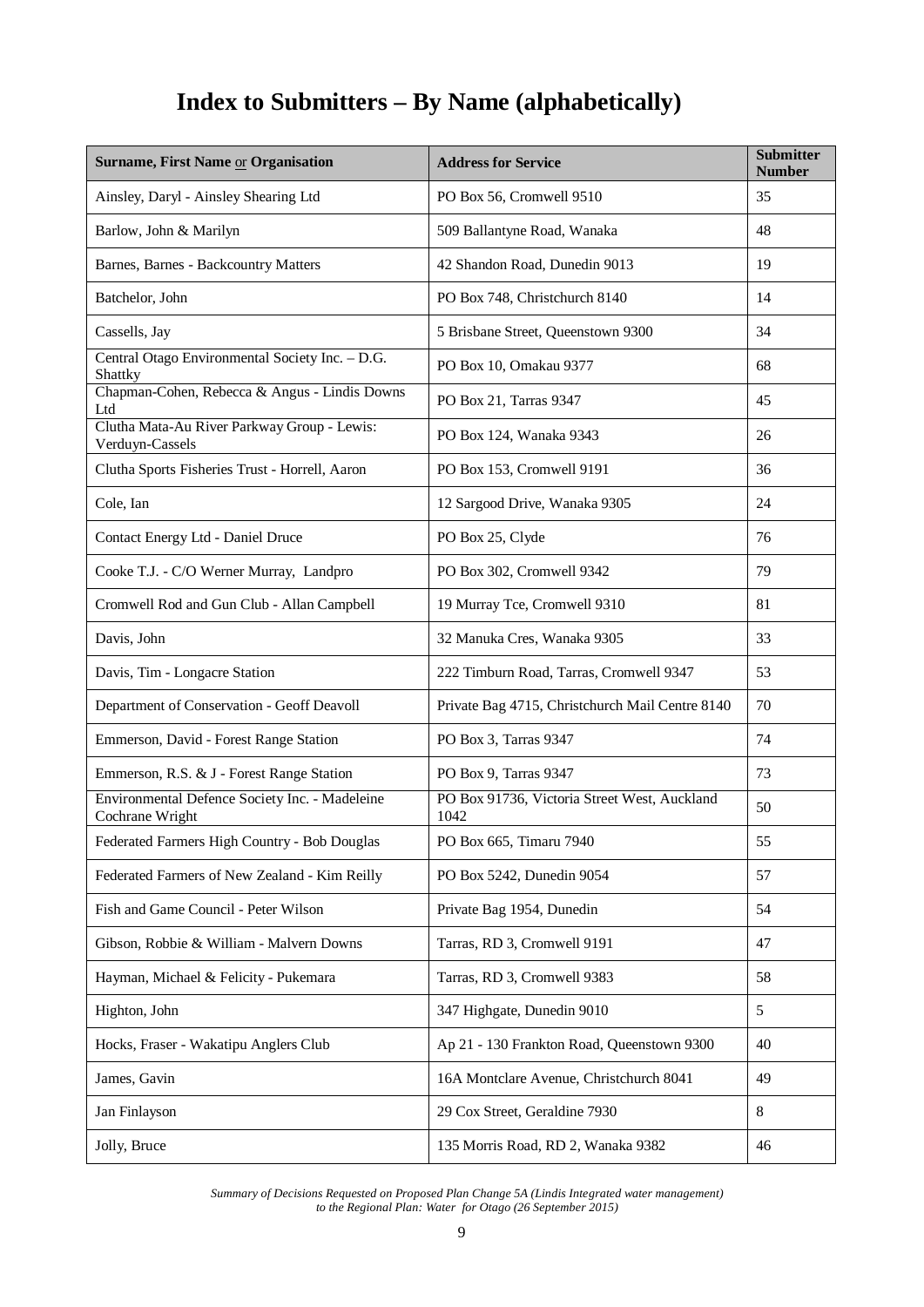| Jolly, Peter William - Kotiti                                                 | Tarras, RD 3, Cromwell 9383                          | 52             |
|-------------------------------------------------------------------------------|------------------------------------------------------|----------------|
| Lambie, Bruce                                                                 | 27 Dunblane Street, Maori Hill, Dunedin 9010         | 1              |
| Lane, Mike - Wakatipu Anglers Club                                            | PO Box 81, Kingston 9748                             | 41             |
| Lawton, Ella                                                                  | 3 Maggie's Way, Wanaka 9305                          | 15             |
| Lawton, Maggie - Future by Design Ltd                                         | 3 Maggie's Way, Wanaka 9305                          | 25             |
| Lindis Catchment Group Inc. - C/O Sally Dicey,<br>McKeague Consultancy Ltd    | PO Box 1320, Dunedin 9054                            | 56             |
| Lindis Irrigation Ltd - Bruce Jolly                                           | 135 Morris Road, RD 2, Wanaka 9382                   | 80             |
| Lucas, Gordon - Nine Mile Pastoral Ltd                                        | PO Box 16, Tarras 9347                               | 60             |
| Lucas, J.C.A - Sand Hills                                                     | 550 State Highway 6, RD 2, Wanaka 9382               | 42             |
| Lucas, Lesley - Nine Mile Pastoral Ltd                                        | PO Box 16, Tarras 9347                               | 61             |
| Lucas, S.J.C. - Timburn Station                                               | SH8 Tarras - Omarama Road, RD 3, Tarras 9347         | 44             |
| Marsh, Wayne & Billee                                                         | PO Box 20, Tarras 9347                               | 78             |
| Mauchline, Johnny                                                             | 10 Carlyle Street, Mataura 9712                      | 16             |
| McCall, Lynne                                                                 | PO Box 24, Tarras 9347                               | 71             |
| McCaughan, Matthew - Geordie Hill Station Ltd                                 | PO Box 32, Tarras 9347                               | 72             |
| McElrae, Kent                                                                 | 723 Ardgour Road, RD 3, Cromwell 9383                | 29             |
| McElrae, Rebecca                                                              | 723 Ardgour Road, RD 3, Cromwell 9383                | 30             |
| McKendry, Russell                                                             | 39 Parapara Beach Road, RD 2, Takaka, 7182           | 3              |
| McKenzie, Gregor                                                              | 54 Adamson Drive, Arrowtown 9302                     | 75             |
| McManus, Gordon                                                               | 90A Carroll Street, Dunedin Central, Dunedin<br>9016 | 10             |
| Neilson, J. Murray                                                            | 22 Berwick Street, Woodside RD 1, Outram 9073        | 66             |
| New Zealand Professional Fishing Guides Association<br>- Craig Smith          | PO Box 41, Fairlie 7949                              | 63             |
| Otago Anglers' Association - Casey Cravens                                    | 70 Passmore Street, Maori Hill, Dunedin 9010         | 9              |
| Otago Natural History Trust - Alyth Grant                                     | 9 Epsilon Street, Dunedin 9011                       | $\overline{c}$ |
| Parcell, Phillip - C/O Peter Dymock, Paterson Pitts<br>Group                  | PO Box 84, Cromwell 9342                             | 38             |
| Parker, James                                                                 | 46 Carlyle Road, Mosgiel, Dunedin 9024               | 13             |
| Peddle, Doug                                                                  | 155b Aubrey Road, Wanaka 9305                        | 20             |
| Perriam, John - Bendigo Station                                               | 1460 Tarras-Cromwell Road, RD 3, Cromwell,<br>9383   | 31             |
| Rive, Jayne - Cloudy Peak Ltd                                                 | 664 Ardgour Road, RD 3, Cromwell                     | 39             |
| Rose, Christine                                                               | 355 Foster Rd, RD 1, Kumeau 0891                     | 11             |
| Royal Forest and Bird Protection Society of New<br>Zealand Inc. - Sue Maturin | PO Box 6230, Dunedin                                 | 65             |
| Rutherford, Alastair - The Point Partnership                                  | 918 Ardgour Road, R D 3, Cromwell 9383               | 22             |